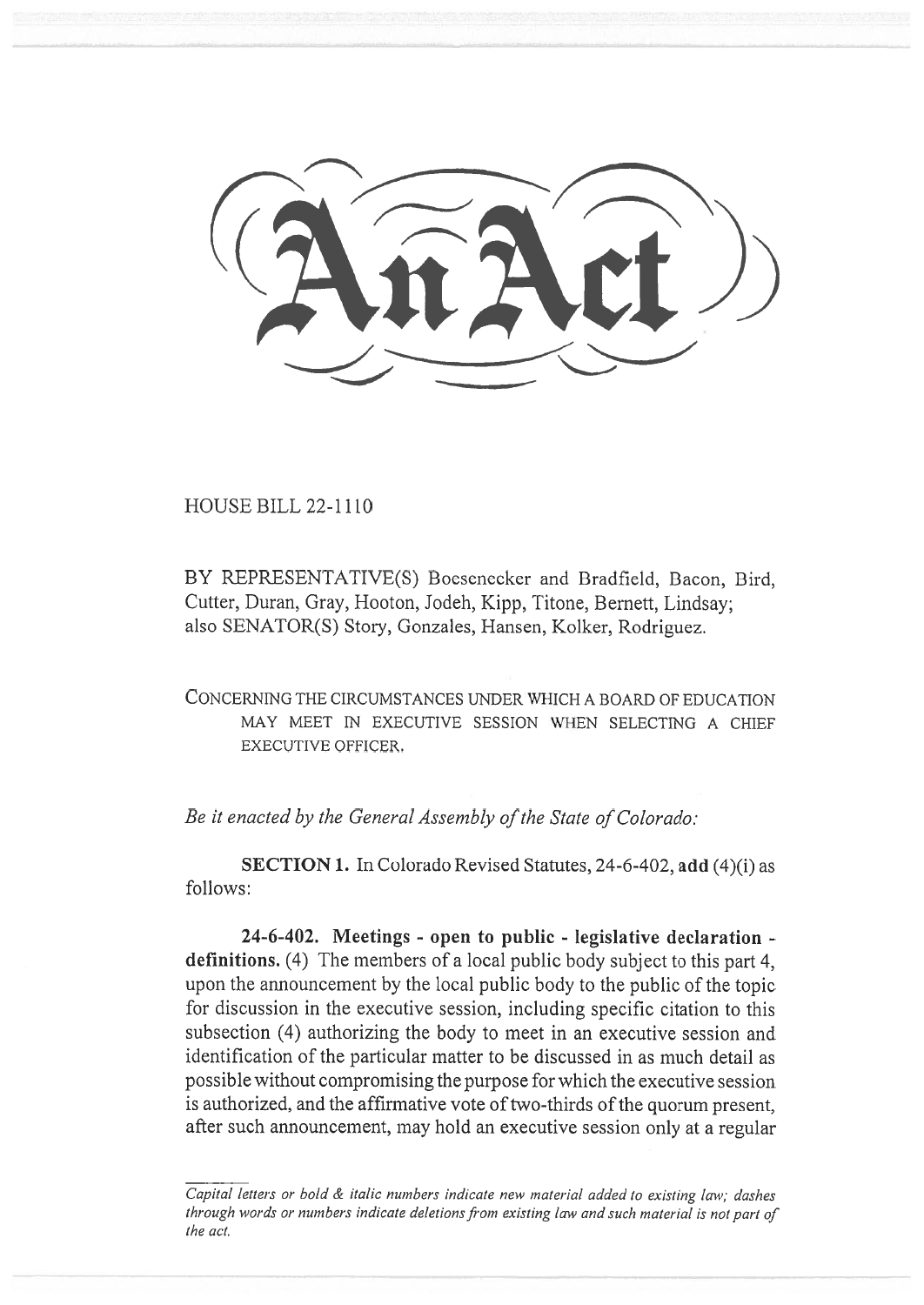or special meeting and for the sole purpose of considering any of the following matters; except that no adoption of any proposed policy, position, resolution, rule, regulation, or formal action, except the review, approval, and amendment of the minutes of an executive session recorded pursuant to subsection (2)(d.5)(II) of this section, shall occur at any executive session that is not open to the public:

(i) (I) IF THE LOCAL PUBLIC BODY IS THE BOARD OF EDUCATION OF A SCHOOL DISTRICT, THE GOVERNING BODY OF A DISTRICT CHARTER SCHOOL THAT IS AUTHORIZED PURSUANT TO PART 1 OF ARTICLE 30.5 OF TITLE 22, OR THE GOVERNING BOARD OF AN INSTITUTE CHARTER SCHOOL THAT IS AUTHORIZED PURSUANT TO PART 5 OF ARTICLE 30.5 OF TITLE 22, NEGOTIATIONS CONCERNING THE TERMS OF AN EMPLOYMENT CONTRACT WITH ONE OR MORE FINALISTS FOR THE POSITION OF CHIEF EXECUTIVE OFFICER IF:

(A) THE BOARD OR GOVERNING BODY HAS NAMED MORE THAN ONE CANDIDATE AS A FINALIST FOR THE POSITION OF CHIEF EXECUTIVE OFFICER PURSUANT TO SUBSECTION (3.5) OF THIS SECTION; AND

(B) THE BOARD OR GOVERNING BODY HOLDS A FORUM OPEN TO THE PUBLIC TO CONDUCT INTERVIEWS WITH EACH OF THE FINALISTS.

(II) THE BOARD OR GOVERNING BODY MAY, IN ADDITION TO INTERVIEWING FINALISTS IN A PUBLIC FORUM, INTERVIEW FINALISTS IN EXECUTIVE SESSION.

(III) THE BOARD OR GOVERNING BODY MAY INSTRUCT PERSONNEL AND REPRESENTATIVES TO BEGIN CONTRACT NEGOTIATIONS WITH ONE OR MORE CANDIDATES IN EXECUTIVE SESSION, INCLUDING THE NECESSARY PROCESS TO PRIORITIZE, FOR THE PURPOSES OF NEGOTIATION, ONE OR MORE FINALISTS AFTER PUBLIC FORUMS HAVE BEEN COMPLETED.

(IV) PRIORITIZING AMONG THE FINALISTS AND BEGINNING NEGOTIATIONS WITH ONE OR MORE OF THE FINALISTS SHALL NOT CONSTITUTE FORMAL ACTION OR ADOPTION BY THE BOARD OR GOVERNING BODY. SUCH FORMAL ACTION OCCURS ONLY WHEN THE BOARD OR GOVERNING BODY COMES INTO PUBLIC SESSION AND CASTS VOTES ON THEIR PREFERRED NEXT CHIEF EXECUTIVE OFFICER. No FORMAL ADOPTION IS DEEMED TO HAVE TAKEN PLACE UNTIL A PUBLIC VOTE HAS OCCURRED.

PAGE 2-HOUSE BILL 22-1110